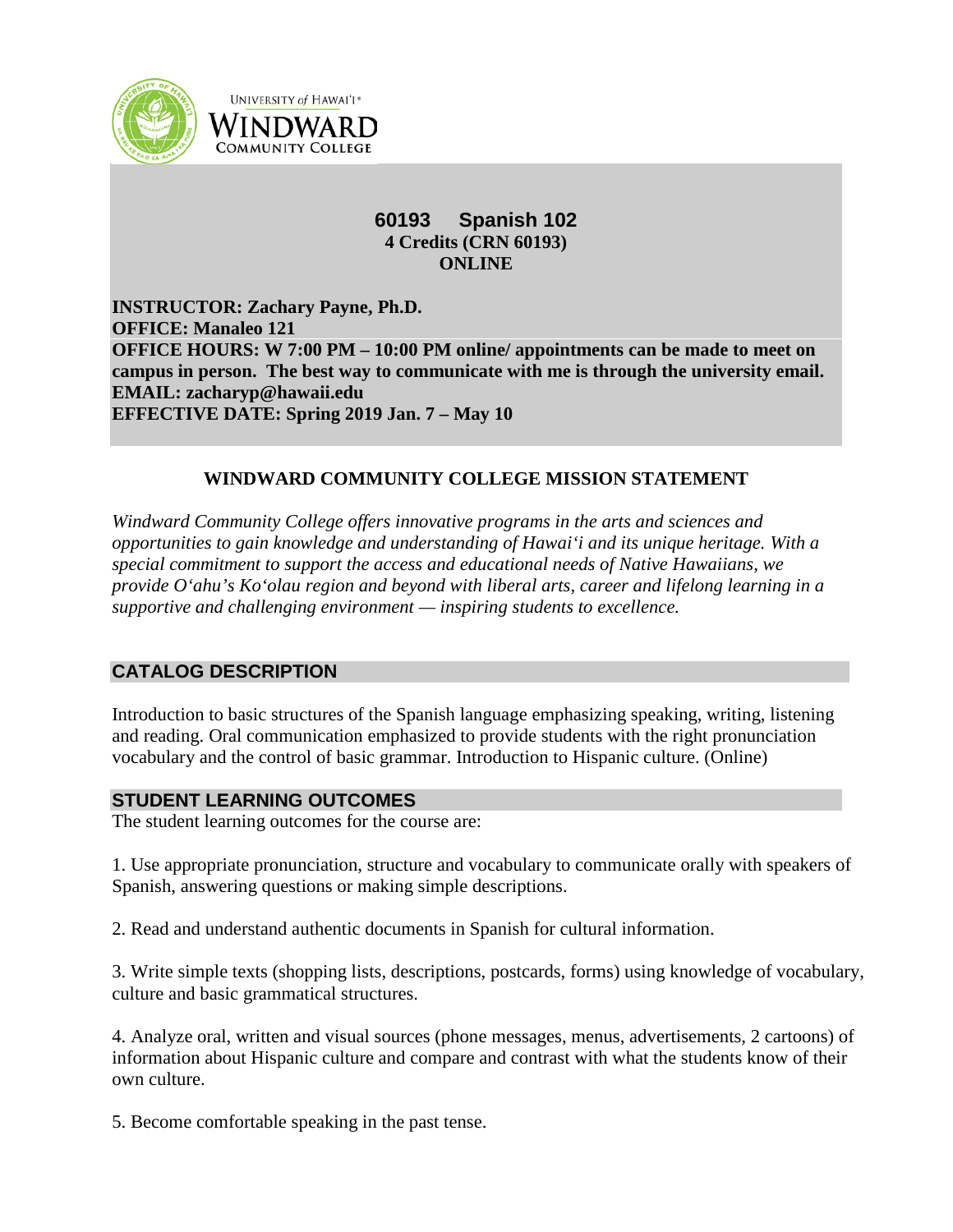## **COURSE TASKS**

During this semester we will be covering 6 chapters.

Each chapter is full of activities that will introduce new material and give you the opportunity to practice and learn this material. **Plan to spend 6-8 hrs a week on this course.**

As part of every Chapter you will complete various online activities both by yourself and with virtual partners and also with class members through video chats.

For each chapter you will be graded on your performance on 1 Vocabulary Quiz, 4 Grammar Quizzes and the Chapter Test. **To succeed in this course you must put in the time and work through the online manual and do the activities because the activities will prepare you for the Quizzes and Test.**

**Late work is accepted but will be marked down 25%.**

#### **Graded Assignments**:

| 1. Vocabulary Quiz (6) x 20 | 120 points |
|-----------------------------|------------|
| 2. Grammar Quizes (24) x 20 | 480 points |
| 3. Chapter Test (6) x 100   | 600 points |
|                             |            |

TOTAL 1200 POINTS

## **ASSESSMENT TASKS AND GRADING**

#### **Computation of Final Grade**:

Course grade will be calculated based upon the following grading scale:

**90 – 100% = A 80 – 89.9% = B 70 – 79.9% = C**  $60 - 69.9\% = D$ **below 60% =**  $F$ 

### **LEARNING RESOURCES**

We will be using **PORTALES** a **digital platform** from Vista Higher Learning \*This must be purchased directly from the publisher. The access for this class is \$144 dollars for 6 months of access.

[https://vistahigherlearning.com/school/windwardcc/catalog/product/view/id/5393/s/portales-](https://vistahigherlearning.com/school/windwardcc/catalog/product/view/id/5393/s/portales-008/?pgi=a3W4A000000QH6nUAG%23)[008/?pgi=a3W4A000000QH6nUAG#](https://vistahigherlearning.com/school/windwardcc/catalog/product/view/id/5393/s/portales-008/?pgi=a3W4A000000QH6nUAG%23)

## **DISABILITIES ACCOMMODATIONS**

If you have a physical, sensory, health, cognitive, or mental health disability that could limit your ability to fully participate in this class, you are encouraged to contact the Disability Specialist

*Windward Community College is an equal opportunity, affirmative action institution.*